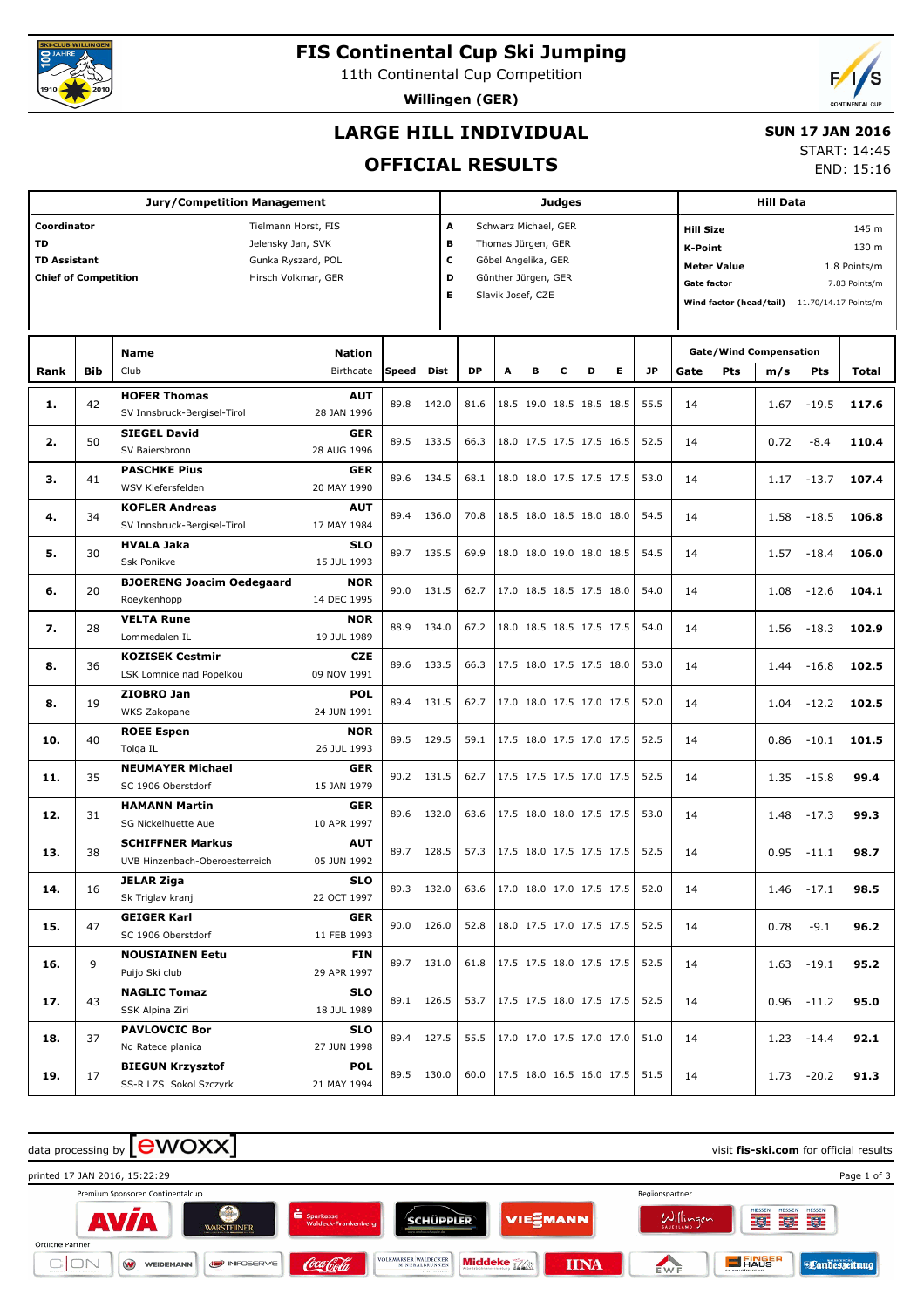

# **FIS Continental Cup Ski Jumping**

11th Continental Cup Competition

**Willingen (GER)**



### **LARGE HILL INDIVIDUAL**

#### **SUN 17 JAN 2016**

## **OFFICIAL RESULTS**

START: 14:45 END: 15:16

|      | END: 12:10     |                                  |                           |       |            |           |   |                          |                          |                          |   |           |                               |     |      |               |       |  |
|------|----------------|----------------------------------|---------------------------|-------|------------|-----------|---|--------------------------|--------------------------|--------------------------|---|-----------|-------------------------------|-----|------|---------------|-------|--|
|      |                | <b>Name</b>                      | <b>Nation</b>             |       |            |           |   |                          |                          |                          |   |           | <b>Gate/Wind Compensation</b> |     |      |               |       |  |
| Rank | Bib            | Club                             | Birthdate                 | Speed | Dist       | <b>DP</b> | A | в                        | c                        | D                        | Е | <b>JP</b> | Gate                          | Pts | m/s  | <b>Pts</b>    | Total |  |
|      |                |                                  |                           |       |            |           |   |                          |                          |                          |   |           |                               |     |      |               |       |  |
| 20.  | 32             | <b>STURSA Vojtech</b>            | <b>CZE</b>                | 89.0  | 128.0      | 56.4      |   |                          | 16.5 17.0 16.5 16.0 17.0 |                          |   | 50.0      | 14                            |     | 1.48 | $-17.3$       | 89.1  |  |
|      |                | Dukla Liberec                    | 03 AUG 1995               |       |            |           |   |                          |                          |                          |   |           |                               |     |      |               |       |  |
|      | 39             | <b>TOLLINGER Elias</b>           | <b>AUT</b>                | 90.0  | 123.5      | 48.3      |   |                          | 17.5 17.5 17.5 17.0 17.0 |                          |   | 52.0      | 14                            |     |      |               | 88.6  |  |
| 21.  |                | SV Innsbruck-Bergisel-Tirol      | 25 MAR 1995               |       |            |           |   |                          |                          |                          |   |           |                               |     | 1.00 | $-11.7$       |       |  |
|      |                | <b>HILDE Tom</b>                 | NOR                       |       |            |           |   |                          |                          |                          |   |           |                               |     |      |               |       |  |
| 22.  | 44             | Asker Skiklubb                   | 22 SEP 1987               | 89.0  | 119.5      | 41.1      |   |                          | 17.5 16.5 17.5 16.5 17.0 |                          |   | 51.0      | 14                            |     | 0.46 | $-5.4$        | 86.7  |  |
|      |                | <b>GRANERUD Halvor Egner</b>     | NOR                       |       |            |           |   |                          |                          |                          |   |           |                               |     |      |               |       |  |
| 23.  | 48             | Asker Skiklubb                   | 29 MAY 1996               | 89.2  | 121.0      | 43.8      |   |                          | 18.0 16.5 16.5 17.0 17.0 |                          |   | 50.5      | 14                            |     | 0.70 | $-8.2$        | 86.1  |  |
|      |                | <b>ZNISZCZOL Aleksander</b>      | POL                       |       |            |           |   |                          |                          |                          |   |           |                               |     |      |               |       |  |
| 24.  | 24             | WSS Wisla                        | 08 MAR 1994               | 89.4  | 123.5      | 48.3      |   |                          | 16.5 17.5 17.5 16.5 16.5 |                          |   | 50.5      | 14                            |     | 1.13 | $-13.2$       | 85.6  |  |
|      |                | <b>KANTYKA Przemyslaw</b>        | <b>POL</b>                |       |            |           |   |                          |                          |                          |   |           |                               |     |      |               |       |  |
| 25.  | 22             | Lks Klimczok bystra              | 15 DEC 1996               | 90.1  | 122.5      | 46.5      |   |                          | 17.0 17.5 16.0 17.0 17.0 |                          |   | 51.0      | 14                            |     | 1.08 | $-12.6$       | 84.9  |  |
|      |                | <b>KYTOESAHO Niko</b>            |                           |       |            |           |   |                          |                          |                          |   |           |                               |     |      |               |       |  |
| 26.  | 26             |                                  | <b>FIN</b><br>18 DEC 1999 | 88.6  | 123.0      | 47.4      |   |                          | 17.0 17.0 17.5 16.5 17.0 |                          |   | 51.0      | 14                            |     | 1.34 | $-15.7$       | 82.7  |  |
|      |                | Ounasvaaran Hiihtoseura          |                           |       |            |           |   |                          |                          |                          |   |           |                               |     |      |               |       |  |
| 27.  | 3              | <b>POLASEK Viktor</b>            | <b>CZE</b>                | 89.3  | 125.0      | 51.0      |   |                          | 17.0 17.0 16.5 17.0 17.5 |                          |   | 51.0      | 14                            |     | 1.67 | $-19.5$       | 82.5  |  |
|      |                | Sk Nove mesto na morave          | 18 JUL 1997               |       |            |           |   |                          |                          |                          |   |           |                               |     |      |               |       |  |
| 28.  | 25             | <b>SCHULER Andreas</b>           | <b>SUI</b>                | 89.1  | 120.5      | 42.9      |   |                          | 17.0 17.0 17.5 16.5 17.0 |                          |   | 51.0      | 14                            |     | 1.12 | $-13.1$       | 80.8  |  |
|      |                | Einsiedeln                       | 30 DEC 1995               |       |            |           |   |                          |                          |                          |   |           |                               |     |      |               |       |  |
| 29.  | 46             | <b>AIGNER Clemens</b>            | <b>AUT</b>                |       | 89.1 118.0 | 38.4      |   |                          | 17.5 17.0 16.5 16.5 17.0 |                          |   | 50.5      | 14                            |     | 0.82 | $-9.6$        | 79.3  |  |
|      |                | SV Innsbruck-Bergisel-Tirol      | 02 FEB 1993               |       |            |           |   |                          |                          |                          |   |           |                               |     |      |               |       |  |
| 30.  | 29             | <b>MIETUS Krzysztof</b>          | <b>POL</b>                | 89.4  | 122.0      | 45.6      |   |                          | 17.5 17.5 17.5 17.0 17.0 |                          |   | 52.0      | 14                            |     | 1.59 | $-18.6$       | 79.0  |  |
|      |                | AZS Zakopane                     | 08 MAR 1991               |       |            |           |   |                          |                          |                          |   |           |                               |     |      |               |       |  |
| 31.  | 6              | <b>JOHANSSON Robert</b>          | <b>NOR</b>                | 88.8  | 120.0      | 42.0      |   |                          | 16.5 16.0 16.0 16.0 16.5 |                          |   | 48.5      | 14                            |     | 1.36 | $-15.9$       | 74.6  |  |
|      |                | Soere Aal IL                     | 23 MAR 1990               |       |            |           |   |                          |                          |                          |   |           |                               |     |      |               |       |  |
| 32.  | 49             | <b>BARTOL Tilen</b>              | <b>SLO</b>                |       | 89.1 118.0 | 38.4      |   | 17.0 16.5 17.0 16.0 16.5 |                          |                          |   | 50.0      | 14                            |     | 1.23 | $-14.4$       | 74.0  |  |
|      |                | SSK Sam Ihan                     | 17 APR 1997               |       |            |           |   |                          |                          |                          |   |           |                               |     |      |               |       |  |
|      |                | <b>ROMASHOV Alexey</b>           | <b>RUS</b>                |       |            |           |   |                          |                          |                          |   |           | 14                            |     |      |               |       |  |
| 33.  | 12             | Saint-Petersburg KOR1            | 29 APR 1992               | 88.5  | 117.5      | 37.5      |   | 17.0 16.5 16.5 16.5 16.5 |                          |                          |   | 49.5      |                               |     | 1.13 | $-13.2$       | 73.8  |  |
|      |                | <b>ALAMOMMO Andreas</b>          | <b>FIN</b>                |       |            |           |   |                          |                          |                          |   |           |                               |     |      |               |       |  |
| 34.  | 23             | Ounasvaaran Hiihtoseura          | 23 DEC 1998               | 89.5  | 115.5      | 33.9      |   |                          | 17.0 17.0 16.5 16.5 16.5 |                          |   | 50.0      | 14                            |     | 1.03 | $-12.1$       | 71.8  |  |
|      |                | <b>TROFIMOV Roman Sergeevich</b> | <b>RUS</b>                |       |            |           |   |                          |                          |                          |   |           |                               |     |      |               |       |  |
| 35.  | 21             | Sdushor CSP N. Novgorod          | 19 NOV 1989               |       | 89.2 114.5 | 32.1      |   |                          | 17.0 16.5 17.0 16.5 16.5 |                          |   | 50.0      | 14                            |     | 0.97 | $-11.3$       | 70.8  |  |
|      |                | KIM Hyun-ki                      | KOR                       |       |            |           |   |                          |                          |                          |   |           |                               |     |      |               |       |  |
| 36.  | $\overline{7}$ | High1 Resort                     | 09 FEB 1983               |       | 89.0 115.5 | 33.9      |   |                          | 16.5 16.5 16.5 16.0 16.5 |                          |   | 49.5      | 14                            |     |      | $1.51 - 17.7$ | 65.7  |  |
|      |                | <b>PODZORSKI Lukasz</b>          | <b>POL</b>                |       |            |           |   |                          |                          |                          |   |           |                               |     |      |               |       |  |
| 37.  | $\mathbf{1}$   | WSS Wisla                        | 25 JAN 1996               |       | 89.3 115.0 | 33.0      |   |                          | 16.5 16.5 16.5 16.5 16.5 |                          |   | 49.5      | 14                            |     |      | $1.60 - 18.7$ | 63.8  |  |
|      |                | <b>BRESADOLA Davide</b>          | ITA                       |       |            |           |   |                          |                          |                          |   |           |                               |     |      |               |       |  |
| 38.  | 10             | C.S. ESERCITO                    | 10 SEP 1988               |       | 89.3 114.0 | 31.2      |   |                          | 16.0 16.0 16.0 15.5 16.5 |                          |   | 48.0      | 14                            |     | 1.44 | $-16.8$       | 62.4  |  |
|      |                | <b>RHOADS William</b>            | <b>USA</b>                |       |            |           |   |                          |                          |                          |   |           |                               |     |      |               |       |  |
| 39.  | 8              | <b>UOP Sports Clubs</b>          | 08 JUN 1995               |       | 89.4 114.0 | 31.2      |   |                          | 17.0 16.5 16.5 16.0 16.5 |                          |   | 49.5      | 14                            |     |      | $1.69 - 19.8$ | 60.9  |  |
|      |                |                                  |                           |       |            |           |   |                          |                          |                          |   |           |                               |     |      |               |       |  |
| 40.  | 14             | <b>VARESCO Daniele</b>           | ITA                       |       | 89.5 112.5 | 28.5      |   |                          | 16.0 16.5 16.5 16.0 16.5 |                          |   | 49.0      | 14                            |     | 1.44 | $-16.8$       | 60.7  |  |
|      |                | G.S. FIAMME ORO MOENA            | 25 JUL 1995               |       |            |           |   |                          |                          |                          |   |           |                               |     |      |               |       |  |
| 41.  | 33             | <b>FUCHS Tim</b>                 | <b>GER</b>                |       | 88.9 108.5 | 21.3      |   |                          | 17.0 16.5 16.5 16.0 16.0 |                          |   | 49.0      | 14                            |     | 1.09 | $-12.8$       | 57.5  |  |
|      |                | SC Degenfeld                     | 03 AUG 1997               |       |            |           |   |                          |                          |                          |   |           |                               |     |      |               |       |  |
| 42.  | 11             | <b>BAZHENOV Aleksandr</b>        | <b>RUS</b>                |       | 89.0 113.0 | 29.4      |   |                          |                          | 16.0 16.5 16.0 16.0 16.0 |   | 48.0      | 14                            |     | 1.94 | $-22.7$       | 54.7  |  |
|      |                | ZDUSHOR ZVS CSP                  | 13 JUL 1995               |       |            |           |   |                          |                          |                          |   |           |                               |     |      |               |       |  |
| 43.  | 15             | <b>DELLASEGA Roberto</b>         | ITA                       |       | 89.5 108.0 | 20.4      |   |                          | 16.0 15.5 15.5 15.5 16.0 |                          |   | 47.0      | 14                            |     |      | $1.44 - 16.8$ | 50.6  |  |
|      |                | GRUPPO SCIATORI FIAMME GIALLE    | 15 JUN 1990               |       |            |           |   |                          |                          |                          |   |           |                               |     |      |               |       |  |
|      |                |                                  |                           |       |            |           |   |                          |                          |                          |   |           |                               |     |      |               |       |  |

# data processing by **CWOXX** and  $\overline{C}$  and  $\overline{C}$  and  $\overline{C}$  and  $\overline{C}$  and  $\overline{C}$  and  $\overline{C}$  and  $\overline{C}$  and  $\overline{C}$  and  $\overline{C}$  and  $\overline{C}$  and  $\overline{C}$  and  $\overline{C}$  and  $\overline{C}$  and  $\overline{C}$  and  $\overline{C}$